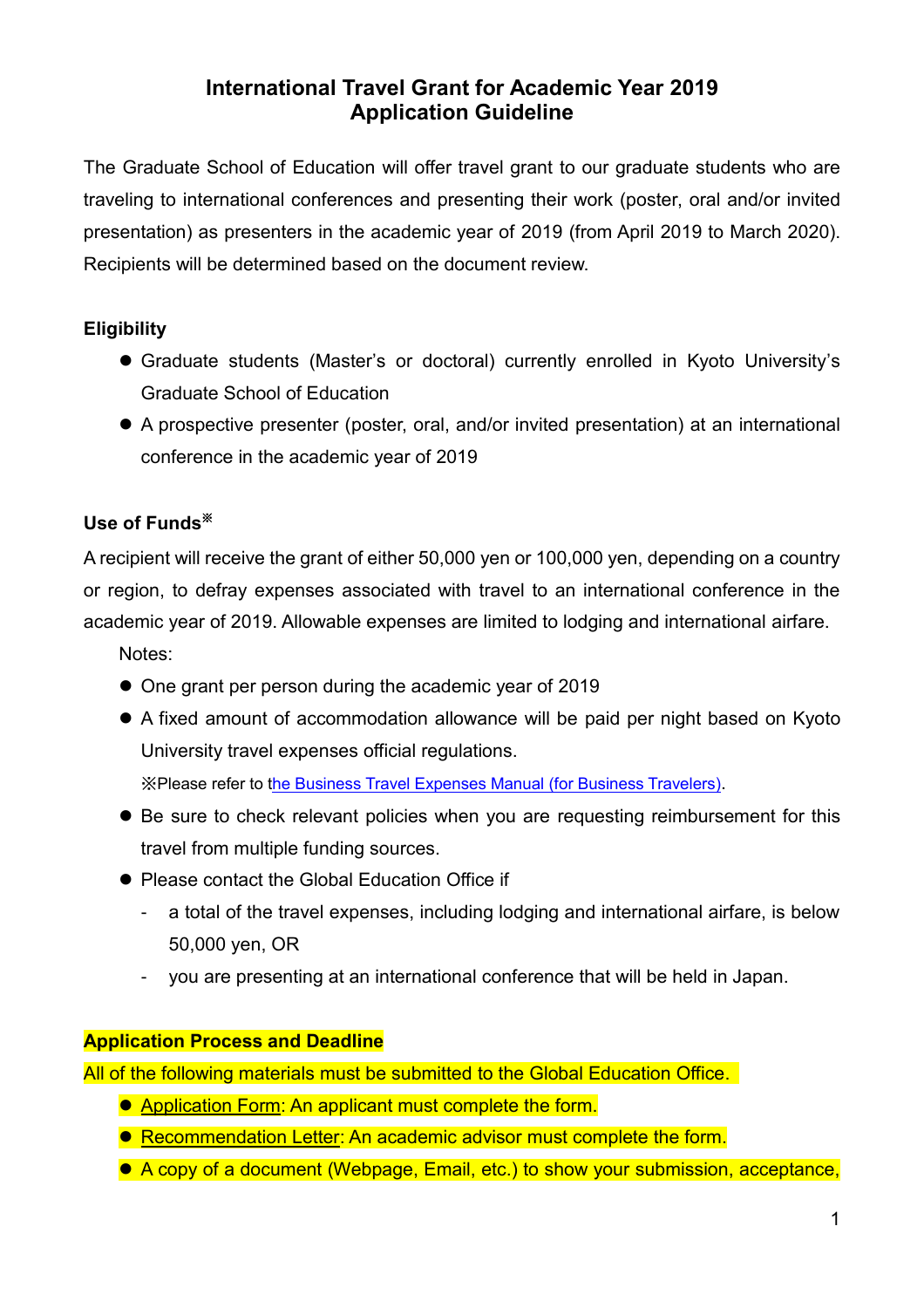#### and/or invitation of your paper/poster to be presented at an international conference

- ▶ The first selection: about 3-5 people. at 1pm on June 21, 2019 (presentation on July-September)
- **EX** The second selection: about 3-5 people. at 1pm on September 20, 2019 (presentation on October-December)
- ▶ The third selection: about 3-5 people. at 1 pm on December 20, 2019 (presentation on January-March)

※Please contact the Global Education Office by May 24, if a conference is scheduled in late May or June. Also note that any incomplete application will not be considered.

### **Result Notification**

Upon review of the submitted applications, a selected applicant and an academic advisor will be notified of the result by Email in due course.

### **Preparation for the Travel (for selected applicants only)**

A selected applicant must submit the following documents to the Global Education Office one month prior to the departure to an international conference.

- $\bullet$  Invoice of the flight tickets and itinerary (If you already purchase the tickets, please submit the receipt, along with a credit card statement.)
- A copy of the hotel reservation
- "International Travel Notification" and "International Travel Pledge" forms
- A copy of an overseas travel insurance
	- ※Purchase of travel insurance with full-coverage of medical expense and rescue expenses.

### **Receipt of Allowance (for selected applicants only)**

A selected applicant must submit the following documents to the Global Education Office within 10 days upon return from the international travel. Failure to submit a complete set of the post-travel documents will result in forfeiture of travel grant.

- Original boarding passes
- Hotel receipt (If you pay with a credit card, please submit a credit card statement.)
- A conference participation report
- A copy of the conference materials showing your presentation